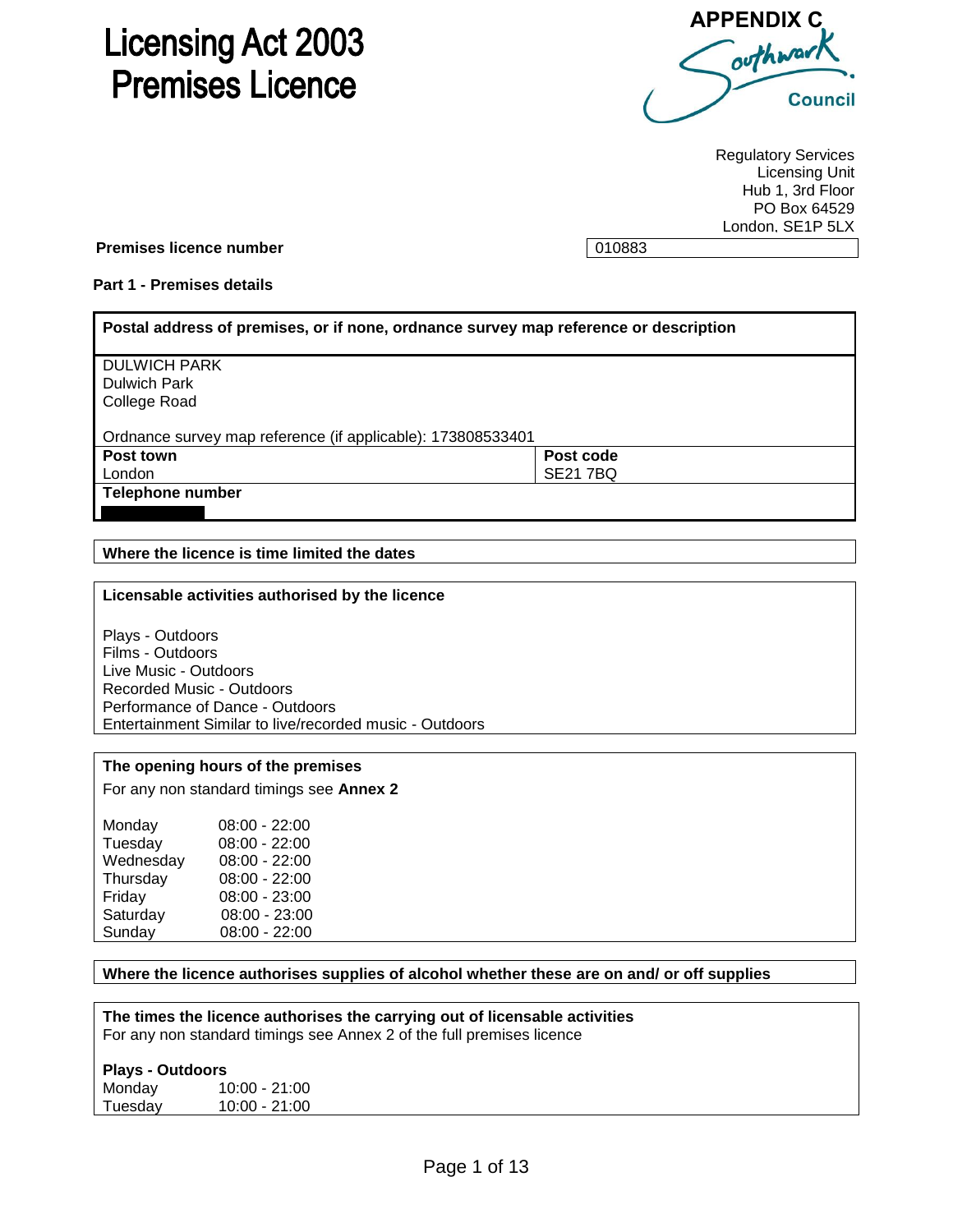| Wednesday                              | 10:00 - 21:00                                                  |
|----------------------------------------|----------------------------------------------------------------|
| Thursday                               | $10:00 - 21:00$                                                |
|                                        |                                                                |
| Friday                                 | $10:00 - 22:00$                                                |
| Saturday                               | 10:00 - 22:00                                                  |
| Sunday                                 | 11:00 - 21:00                                                  |
|                                        |                                                                |
| <b>Films - Outdoors</b>                |                                                                |
|                                        |                                                                |
| Monday                                 | 10:00 - 21:00                                                  |
| Tuesday                                | $10:00 - 21:00$                                                |
| Wednesday                              | $10:00 - 21:00$                                                |
| Thursday                               | $10:00 - 21:00$                                                |
|                                        |                                                                |
| Friday                                 | $10:00 - 22:00$                                                |
| Saturday                               | 10:00 - 22:00                                                  |
| Sunday                                 | $11:00 - 21:00$                                                |
|                                        |                                                                |
|                                        |                                                                |
| <b>Live Music - Outdoors</b>           |                                                                |
| Monday                                 | $10:00 - 21:00$                                                |
| Tuesday                                | $10:00 - 21:00$                                                |
| Wednesday                              | $10:00 - 21:00$                                                |
| Thursday                               | 10:00 - 21:00                                                  |
|                                        |                                                                |
| Friday                                 | $10:00 - 22:00$                                                |
| Saturday                               | $10:00 - 22:00$                                                |
| Sunday                                 | $11:00 - 21:00$                                                |
|                                        |                                                                |
|                                        |                                                                |
| <b>Recorded Music - Outdoors</b>       |                                                                |
| Monday                                 | $10:00 - 21:00$                                                |
| Tuesday                                | $10:00 - 21:00$                                                |
| Wednesday                              | $10:00 - 21:00$                                                |
|                                        |                                                                |
| Thursday                               | $10:00 - 21:00$                                                |
| Friday                                 | $10:00 - 22:00$                                                |
| Saturday                               | 10:00 - 22:00                                                  |
| Sunday                                 | 11:00 - 21:00                                                  |
|                                        |                                                                |
| <b>Performance of Dance - Outdoors</b> |                                                                |
|                                        |                                                                |
| Monday                                 | $10:00 - 21:00$                                                |
| Tuesday                                | $10:00 - 21:00$                                                |
| Wednesday                              | $10:00 - 21:00$                                                |
| Thursday                               | $10:00 - 21:00$                                                |
|                                        |                                                                |
| Friday                                 | 10:00 - 22:00                                                  |
| Saturday                               | 10:00 - 22:00                                                  |
| Sunday                                 | $11:00 - 21:00$                                                |
|                                        |                                                                |
|                                        | <b>Entertainment Similar to live/recorded music - Outdoors</b> |
| Monday                                 | $10:00 - 21:00$                                                |
|                                        |                                                                |
| Tuesday                                | $10:00 - 21:00$                                                |
| Wednesday                              | $10:00 - 21:00$                                                |
| Thursday                               | $10:00 - 21:00$                                                |
| Friday                                 | 10:00 - 22:00                                                  |
|                                        |                                                                |
| Saturday                               | 10:00 - 22:00                                                  |
| Sunday                                 | 11:00 - 21:00                                                  |
|                                        |                                                                |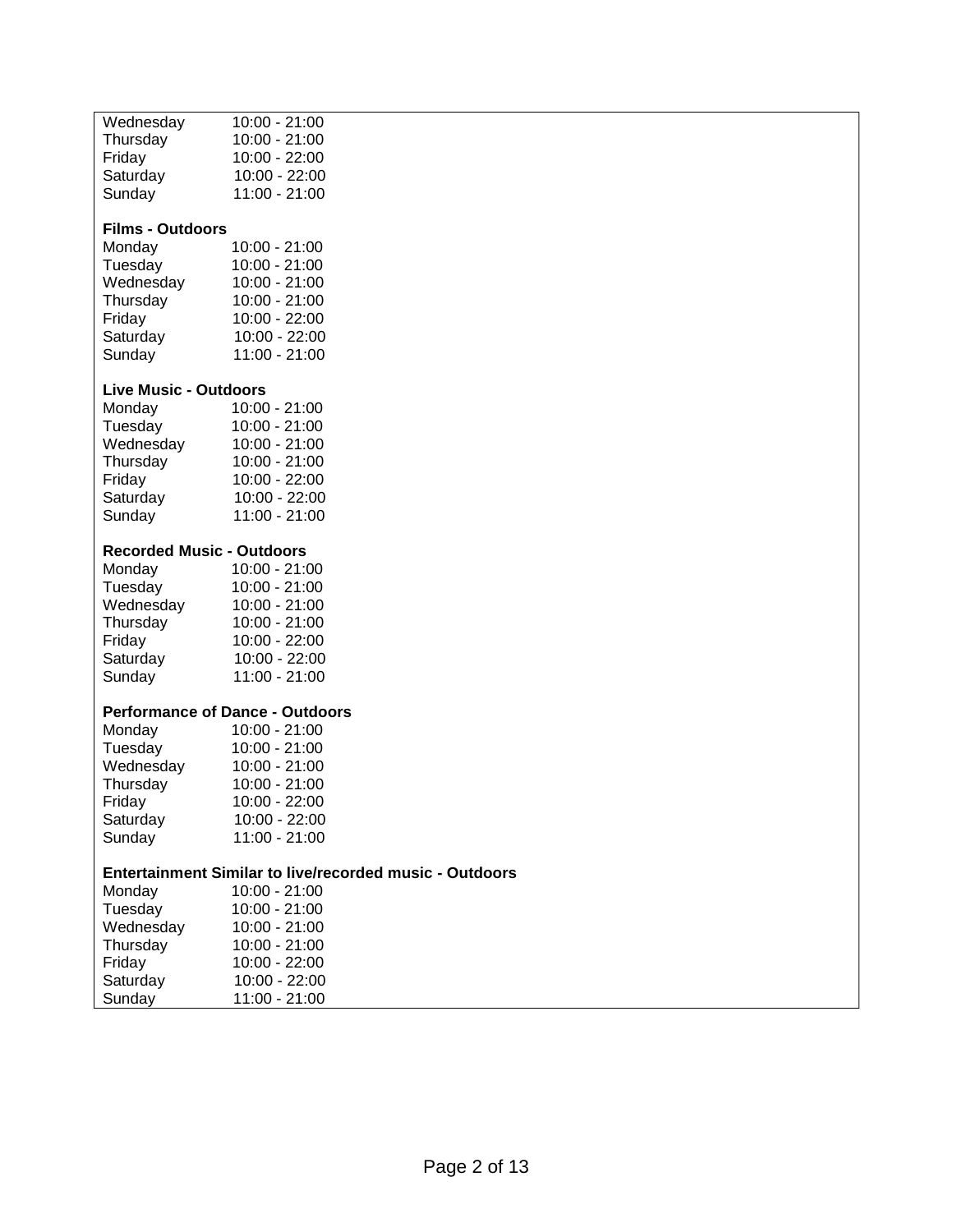# Part 2

Name, (registered) address, telephone number and email (where relevant) of holder of premises licence Southwark Council **Events Team CLLL** 3rd Floor Hub<sub>2</sub> 160 Tooley Street London **SE1 2TZ** 

Registered number of holder, for example company number, charity number (where applicable)

Name, address and telephone number of designated premises supervisor where the premises licence authorises for the supply of alcohol

Personal licence number and issuing authority of personal licence held by designated premises supervisor where the premises licence authorises for the supply of alcohol Licence No. Authority

Licence Issue date 16/01/2007

**Head of Regulatory Services** Hub 2, 3rd Floor PO Box 64529 London, SE1P 5LX 020 7525 5748 licensing@southwark.gov.uk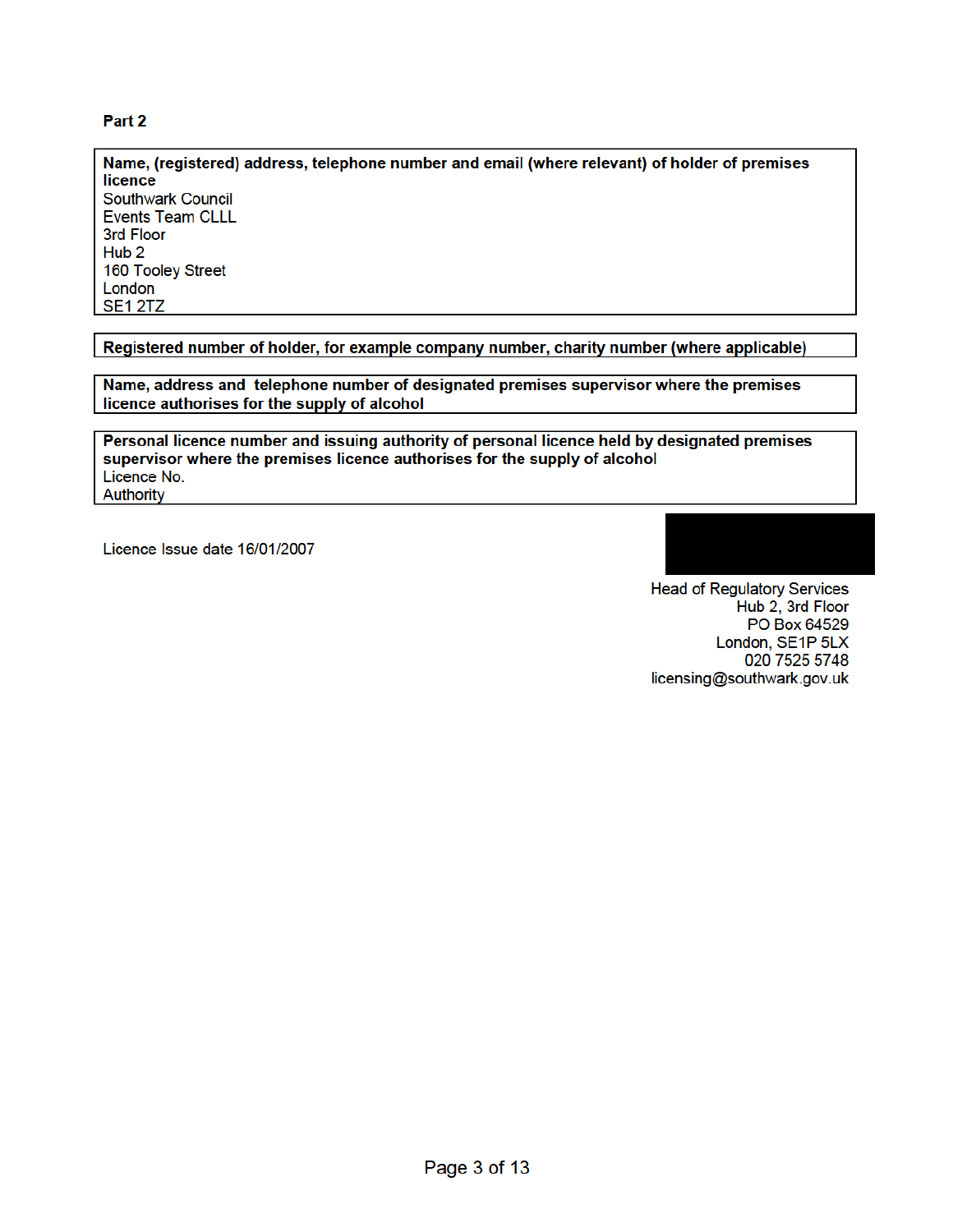## **Annex 1 - Mandatory conditions**

**102** The admission of children to films given under this licence must be restricted in accordance with the recommendations of the British Board of Film Classification or of the licensing authority itself **103** Where a film is to be submitted for classification to the licensing authority, the cinema or venue operator must submit the film intended for exhibition to the authority at least 28 days prior to the first date upon which the film is intended to be exhibi ted **104** Where a programme includes a film in the 12a, 15 or 18 category no person appearing to be under the age of 12 (and unaccompanied in that case), 15 or 18 as appropriate shall be admitted to any part of the programme; and the licence holder shall display in a conspicuous position a notice in the following terms -"PERSONS UNDER THE AGE OF (INSERT APPROPRIATE AGE) CANNOT BE ADMITTED TO ANY PART OF THE PROGRAMME" Where films of different categories form part of the same programme, the notice shall refer to t he old stage restriction. This condition does not apply to members of staff under the relevant age while on duty provided that the prior written consent of the person's parents or legal guardian has first been obtained **105** Immediately before each exhibition at the premises of a film passed by the British Board of Film Classification there shall be on screen for at least five seconds in such a manner as to be easily read by all persons in the auditorium a reproduction of the certificate of the Board or, as regards a trailer advertising a film, of the statement approved by the Board indicating the category of the film **106** Immediately before each exhibition at the premises of a film passed by the licensing authority notices shall be displayed both inside and outside of the premises so that persons entering can readily read them and be aware of the Category attached to any f ilm or trailer **107** Any individual carrying out security activities at the premises must be licensed by the Security Industry Authority. This does not apply where the premises are being used primarily as a Qualifying Club under a Club Premises Certificate, under a Temporary Event Notice, or primarily as a cinema, restaurant or theatre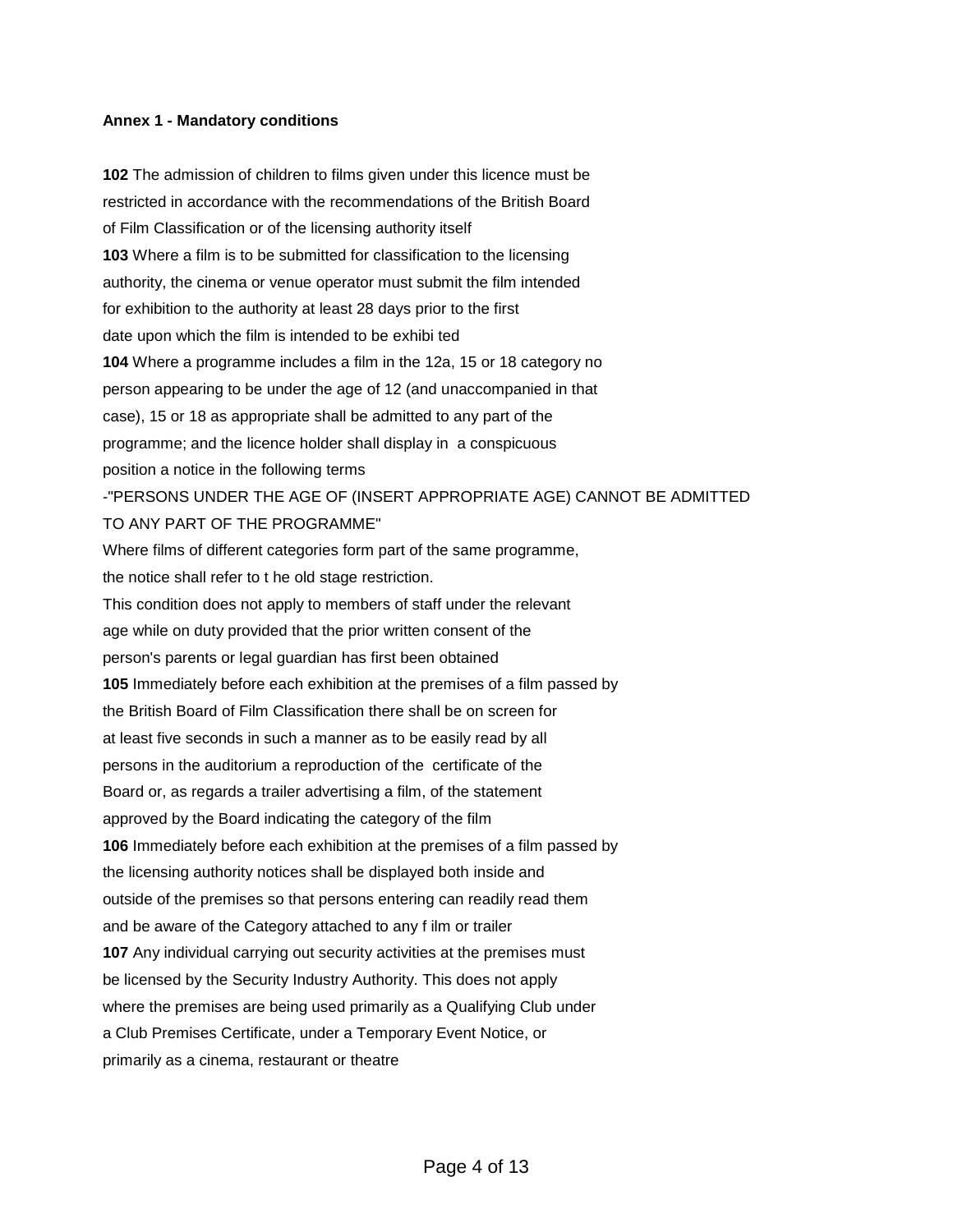## **Annex 2 - Conditions consistent with the operating Schedule**

**340** All events will adhere to the restrictions as per the Events Policy. a) Proposed events will be in line with the Council's overall aims and objectives for culture as set out in "Southwark @ the Centre -Strategy and Priorities for Arts, Culture and Heritage"

b) Any damage to sites will be minimised and restoration carried out in a proper and timely fashion

c) The following criteria will be used to determine whether approval will be given to a specific event. These criteria should be read alongsi de the application process to ensure compliance with the objectives of the Events Policy and the requirements for holding an event:

Security and public safety issues

Effect on the fabric of the area and damage limitation

Effect of event on regular us ers of public spaces, stakeholders and local residents

Timing of the event

Size of location, numbers attending or numbers estimated to attend impact on transport infrastructure to support the event. e.g. parking, increased use of public transport and road closures. Quality of the event

The creation of opportunities for local participation

The ability to demonstrate commitment to Southwark Council's Equal Opportunities Statement.

The ability to demonstrate the capacity of the organisers to effe ctively plan, manage and control the event.

The ability to demonstrate the impact of the event on local business. No financial risk to London Borough of Southwark Legal constraints All events will meet any further criteria set out in conditions specific to the location of the event.

d) Upon receiving any applications for events consultation will be carried out with internal and external partners, including appropriate responsible authorities. The level of consultation is dependent on the location of the event and the impact on its surroundings. The consultation process may include the following; Initial information is received by the Events Team to ensure it fits

within the events policy.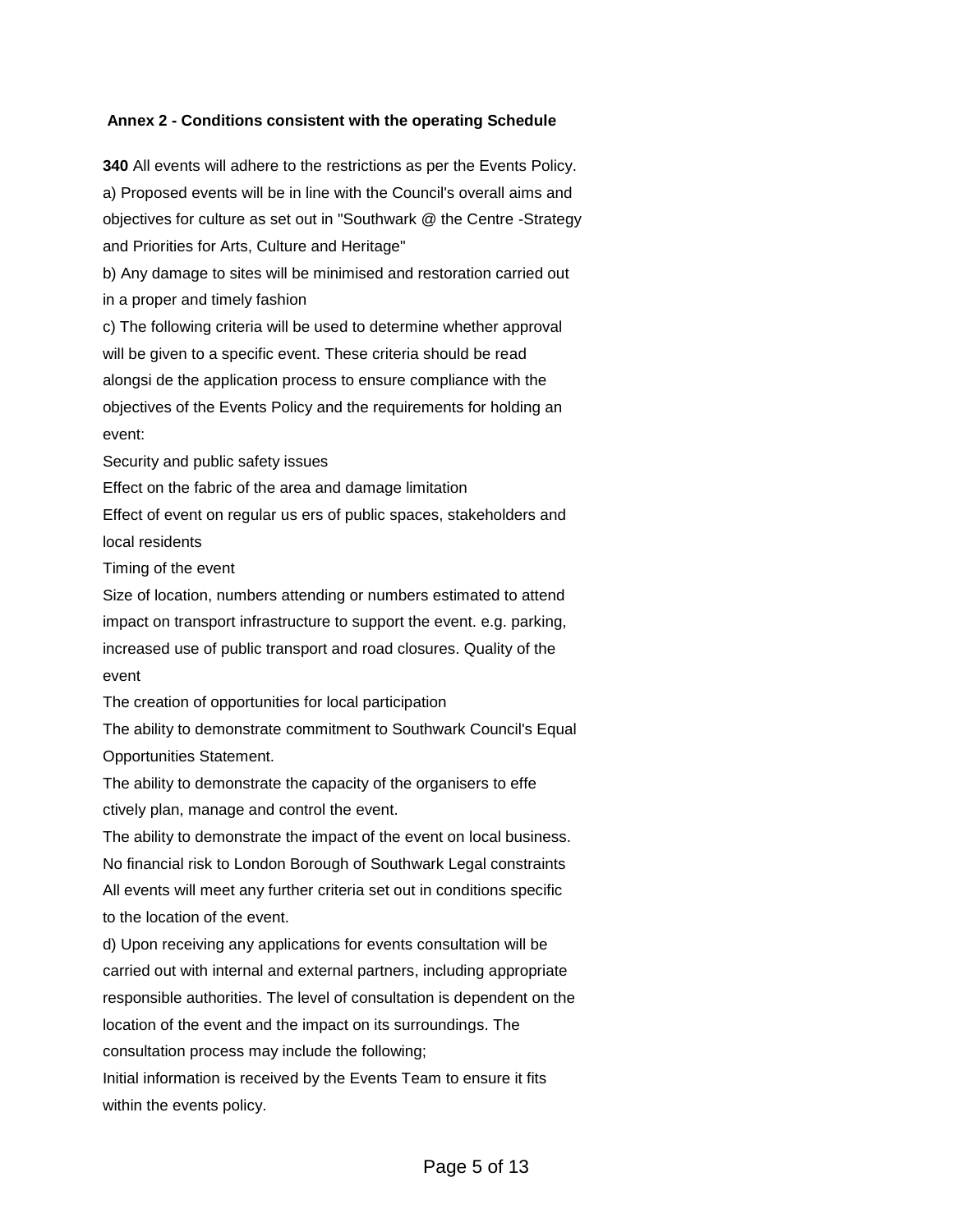Comments will be sought from relevant internal departments. Opinion may be sought from the Metropolitan Police. Local Ward Councillors will be alerted to and consulted about a proposed event. The relevant level of external consultation will occur If objections are received through the public consultation, conciliation is offered where appropriate. In case of continued dispute the Strategic Director of Environment and Leisure will make a final decision. e) Fly posting by event organisers shall be discouraged and if it can be directly linked to any event occur, the event's organiser will be deemed in breach of their contract with the Council and will subsequently incur any associated costs arising through the Council having to remove such material. Where possible, prosecutions will be taken and futu re applications from offenders will not be accepted. Event organisers must inform Council officers of all event advertising, prior to the commencement of advertising. The organisers must identify the following: Advertising schedule and process Methods of advertising Publications and volume Radio stations Poster board sites f) The following restrictions to the siting of events near trees will apply: Organisers will adhere to the protection of the borough's current tree stock accordingly No structure shall touch or interfere with any tree canopy No tree or shrub should be pruned without authorisation No exhausts from heaters, generators, etc. shall be positioned next to the base of trees and where possible, exhausts shall be directed awa y from the tree canopy. Nothing shall be attached to trees. Any damage to trees as a direct result of the event shall be charged to the organiser. g) Transport - Event organisers must inform Southwark Council's Highways and Parking departments and Transport for London and act on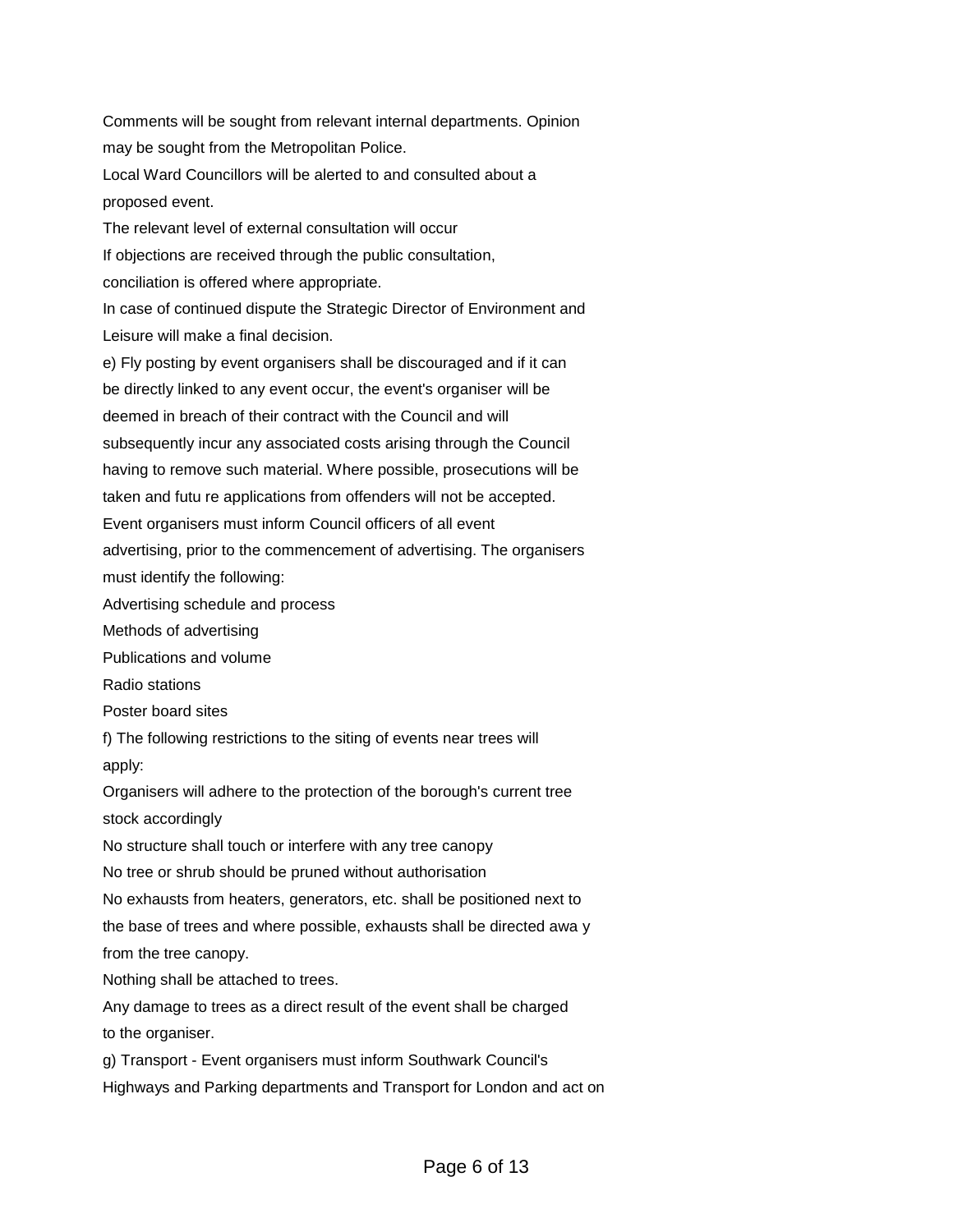any appropriate guidance. A Transport Infrastructure Plan should be drawn up and submitted as part of the application process. h) Temporary Events Notice (TEN) or Time-limited Premises Licence may be required by event o rganisers. In these circumstances any hire agreement will be conditional on a license being granted. Equally, the issue of a TEN or time limited premises licence does not itself constitute permission to use the land.

i) Waste Management - event organi sers to be solely responsible for the clearance and maximum avoidance of waste. In addition, the council expects organisers to promote and facilitate recycling methods as its first option of waste management before waste disposal.

j) Environmental Protection - Every effort should be made to minimise environmental impact and maximise the 'green' production of events through the use of recyclable and/or reusable sustainable products and materials, e.g. Minimising power consumption, bio-diesel generators and recycled cups and plates.

k) Normal Service Levels are provided by the London Borough of Southwark for the day-to-day maintenance, upkeep and cleaning of public areas. All increases in these service levels will result in costs being charged direc tly to event organisers. These details are outlined in the application process.

l) Provisional bookings will only be accepted following submission of a completed application form.

m) Each event must ensure that health and safety legislation is adh ered to through the organisers and sub-contractors and that high standards are ensured for both audience and workers. Event organisers will need to ensure that they have developed processes for and that all documentation be available to the London Borough of Southwark Events Manager or representative on request a minimum of 2 weeks prior to the event.

Documents required will be:

Crowd Management Plan

Emergency Control Plan

Risk Assessments

Method Statements

Equal Opportunity Statement

Fire Procedures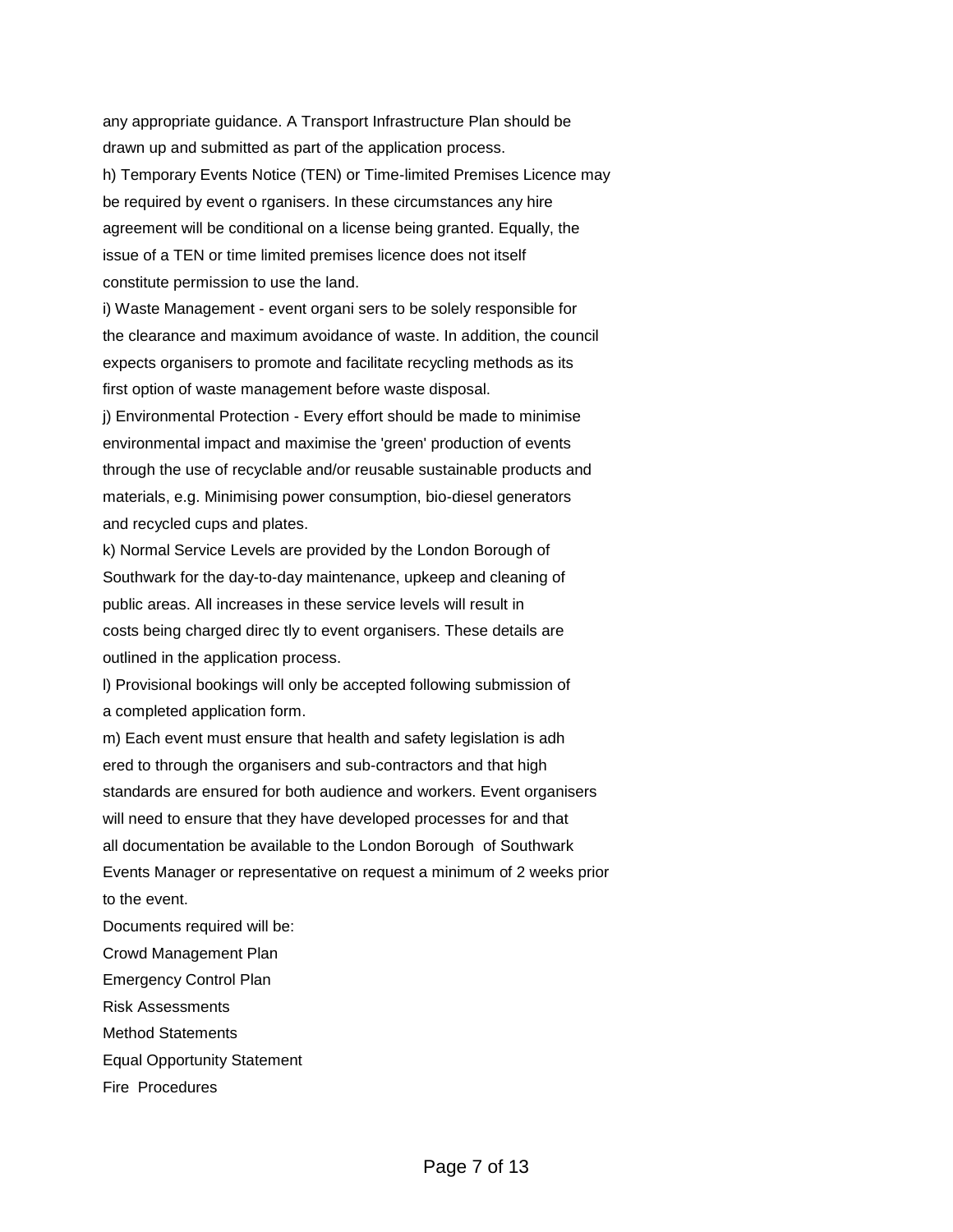Event Communication Plan Medical Plan Transport Infrastructure Plan Lost Child Procedure Food Hygiene Certificates Waste Management Plan Environmental Impact Assessment Site Plans Access (& interpretation) provision Publi c Liability Insurance Timetable and event description/line-up Marketing Plan n) Regulations - All events must conform to: The Event Safety Guide: A guide to health, safety an welfare at music and similar events HSG 195 Health and safety at Wo rk Act 1974 Management Regulations 1999, and advice given in HG65 The Principles of Safety Management. RIDDOR 1995 The Children's Act 1989 Fire Precautions Act 1971 Wildlife and Countryside Act 1981 London Borough of Southwark Open Spaces Bylaws **341** Noise Conditions for Open Air Events in Southwark These conditions will be considered for open-air events, or events where residents or noise sensitive buildings are in close proximity to the event necessitating noise control over the event. Small and Large 1 Events - up to 2000 attendees a) The organiser shall ensure that all requests from the Council's Environmental Health and Trading Standards Business Unit officers are complied with b) Details of two contact telephone numbers including a mobile telephone number permanently manned during performances are to be made available to Council Officers prior to the events. c) Regular checks are to be carried out at the nearest sound sensitive locations to the event (e.g. houses, residential homes, churches) to monitor the noise and ensure that reasonable noise levels are not exceeded.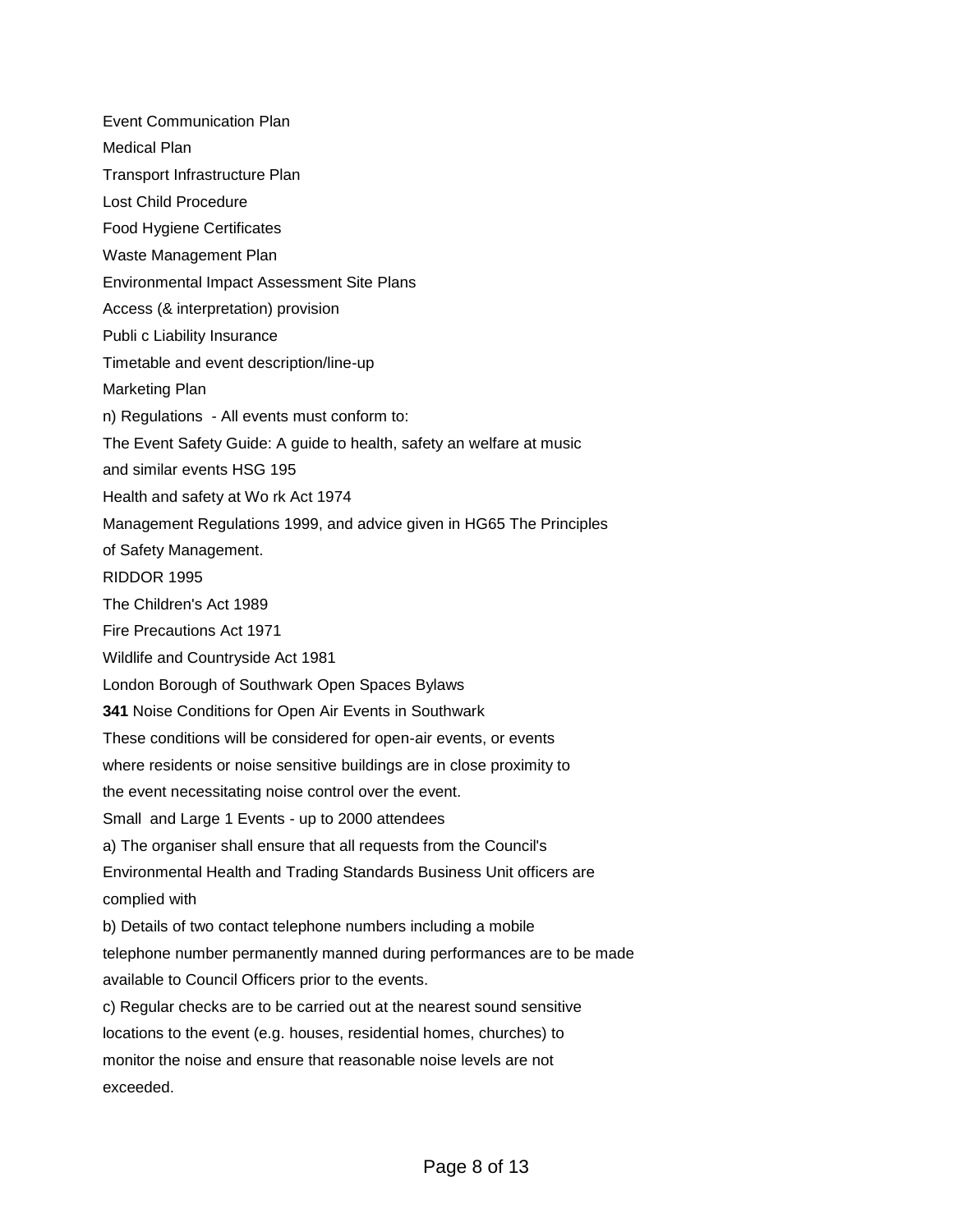d) If the event is considered by the council's events team to have significant noise impact, the organiser may be required to adhere to some or all of the conditions for larger events as set out in the section below.

Additional conditions for large 2, 3 and 4 events - up to 8000 attendees

e) The organiser will be required to employ a noise control consultant who shall carry out a sound test prior to the event of the sound sources. The sound tests should be conducted from the nearest residential premises.

f) At least one week prior to the beginning of the event a leaflet drop is to be made to households in the immediate area. The leaflet is to i nclude a description of each performance, and contact telephone numbers.

g) That the organiser conforms with the Code of Practice on

Environmental Noise Control at Concerts, The Noise Council 1995

h) From the Code, the music noise levels (MNL) mea sured or predicted

at 1 meter from the facade of noise sensitive premises shall not;

1. \*exceed 65dB(a) over a 15 minute period, or

2. \*exceed the background noise level by more than 15dB(A) over a 15 minute period

i) Regular checks are to be carrie d out at the nearest sound sensitive locations to the event (eg. houses, residential homes, churches) to monitor the noise and ensure that the limit set is not exceeded.

j) All sound equipment on site shall be controlled by the noise control consultan t.

k) No additional sound equipment shall be used on site without the prior agreement of the Council's Noise Team and the noise control consultant.

l) The appointed noise control consultant shall continually monitor noise levels at the sound mixer position and advise the sound engineer accordingly to ensure that the noise limits are not exceeded. The Council shall have access to the results of the noise monitoring at any time.

\*Note that 9605.j.1 applies for venues that hold 1-3 days of events per calendar year, 9605.j.2 applies to venues that hold 4 and over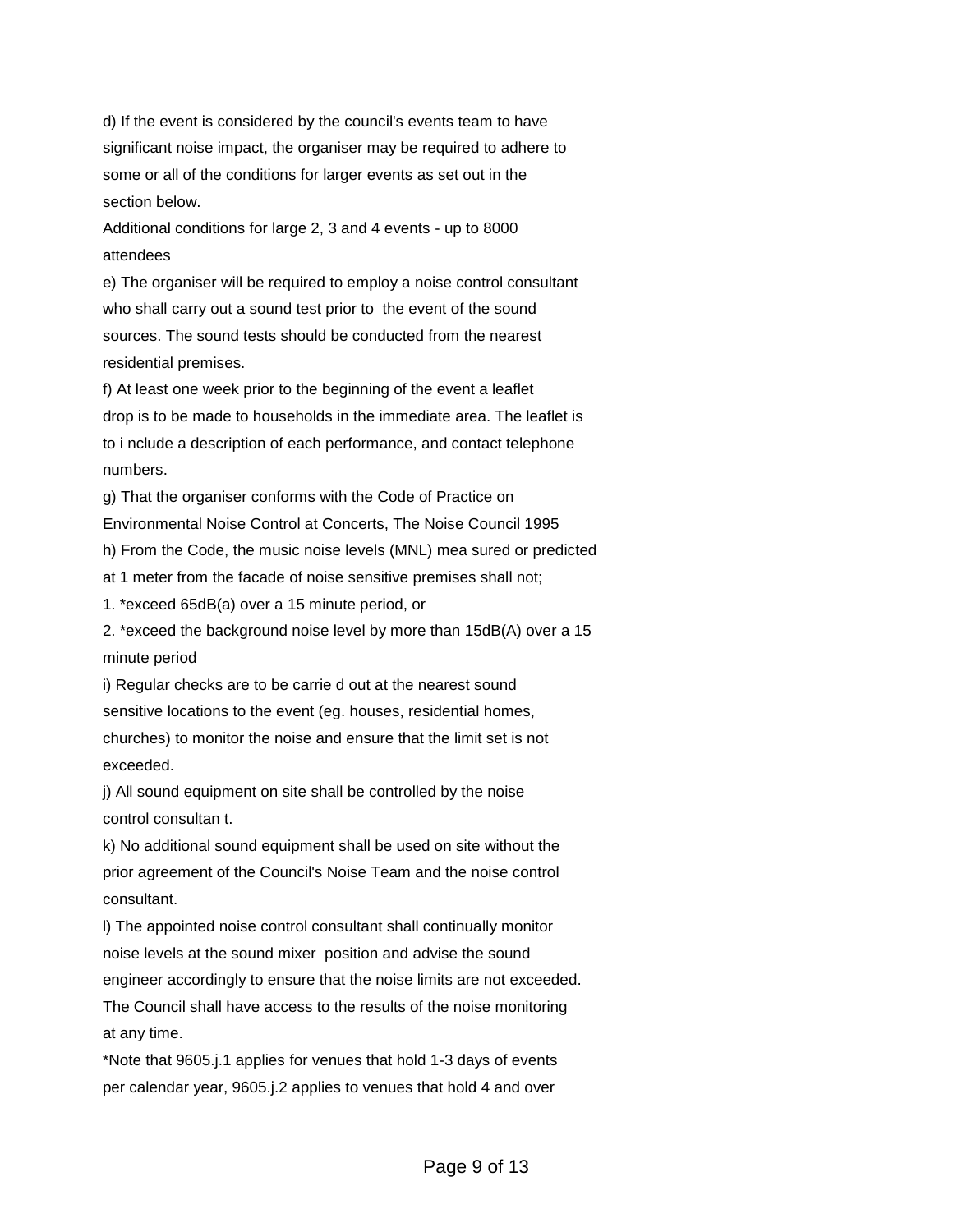days of events per calendar year. This is not the number of days of any particular event but is an accumulation of all the days of all the events at one particular venue.

**342** a) No firework displays shall not be permitted. However in the event of any form of pyrotechnic special effects to be used, full details must be provided in time for full public consultation to occur b) All event organisers shall show evidence of Publ ic Liability Insurance

c) In an event with an age limitation eg showing a rated film or selling alcohol (under additional licence), were to take place, appropriate signage and advanced notice of the event and controlled entry shall be considered and pr oof of age shall be requested d) For small size events, there shall be a maximum of 12 per calendar year of up to 500 attendees

e) There shall be a minimum time of 21 days between event for Large (1) size events totalling 6 per calendar year of up t o 2000 attendees

f) There shall be a minimum of 21 days between events for Large (2, 3, 4) size events totalling 3 per calendar year of up to 4000, 6000, 8000 attendees respectively

g) Events in Area A, Area B, Area C and Area D as shown on the appe nded site plan within Dulwich Park are not covered by these site conditions; as they are independently managed spaces. However if an events is deemed to be of a scale that does raise issues of public safety or will create significant environmental impact , advice and support may be sought from the Events Team

h) Only in exceptional circumstances will any changes be allowed to the permanent infrastructure of the site. Permission must be granted from the Park Manager and Events Manager

i) The level o f consultation is dependent on the size of the events; j) For small size event, the length of consultation would be flexible with consultation to Ward Councillors and Chair of Friends of Dulwich Park

k) For Large (1,2, 3, 4) size events, there would be a 28 days consultation to internal departments, Ward Councillors for and Chair of Friends of Dulwich Park, Local residents, Traders Associations and additional individual residents who have specifically requested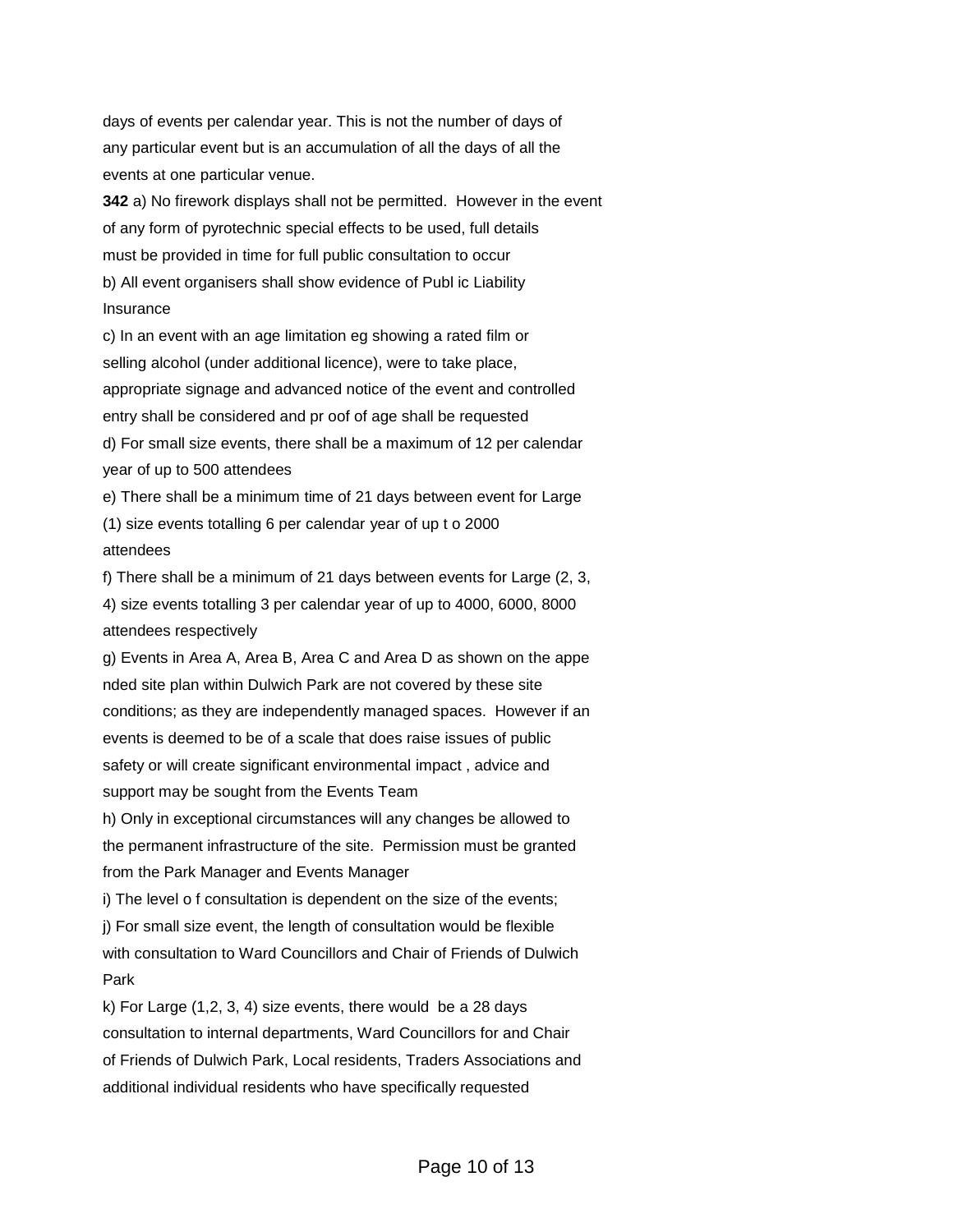#### consultation

l) Vehicle access poin t shall be through College Road. Access for events can be arranged via the other 3 vehicle gates (Rosebery, Court Lane and Queen Mary's Gate) by prior agreement with the events team and the Park Manager. Any access from the South Circular Road will also require agreement from the Police and Transport for London. m) All events vehicles requiring access into the main fabric of the park, will be by agreement with the Park Manager and the events team, and stick to agreed routes and conditions. There wil l be no public parking within the main park space.

n) The weight limit shall not exceed 7.5 tons. Anything greater must be through specific consultation and agreement with the Area Park Manager

o) Dulwich Park Car Park is a public car park with ro om for approximately 100 cars. In order to close the car park or to restrict its usage during an event full details must be made available within the application for the vent so as to give time for suitable notice to be given. It may be possible to arrange additional parking at Belair Park, providing an appropriate number of stewards are employed.

p) All damages above reasonable wear and tear to physical infrastructure and environment will be reinstated and the cost charged directly to event organisers

q) All vehicle movement not on set roadways should be minimised and agreed with London Borough of Southwark. Vehicles should travel at a maximum of 5.m.p.h

r) On days when no licensable activities takes place, the park will close at sunset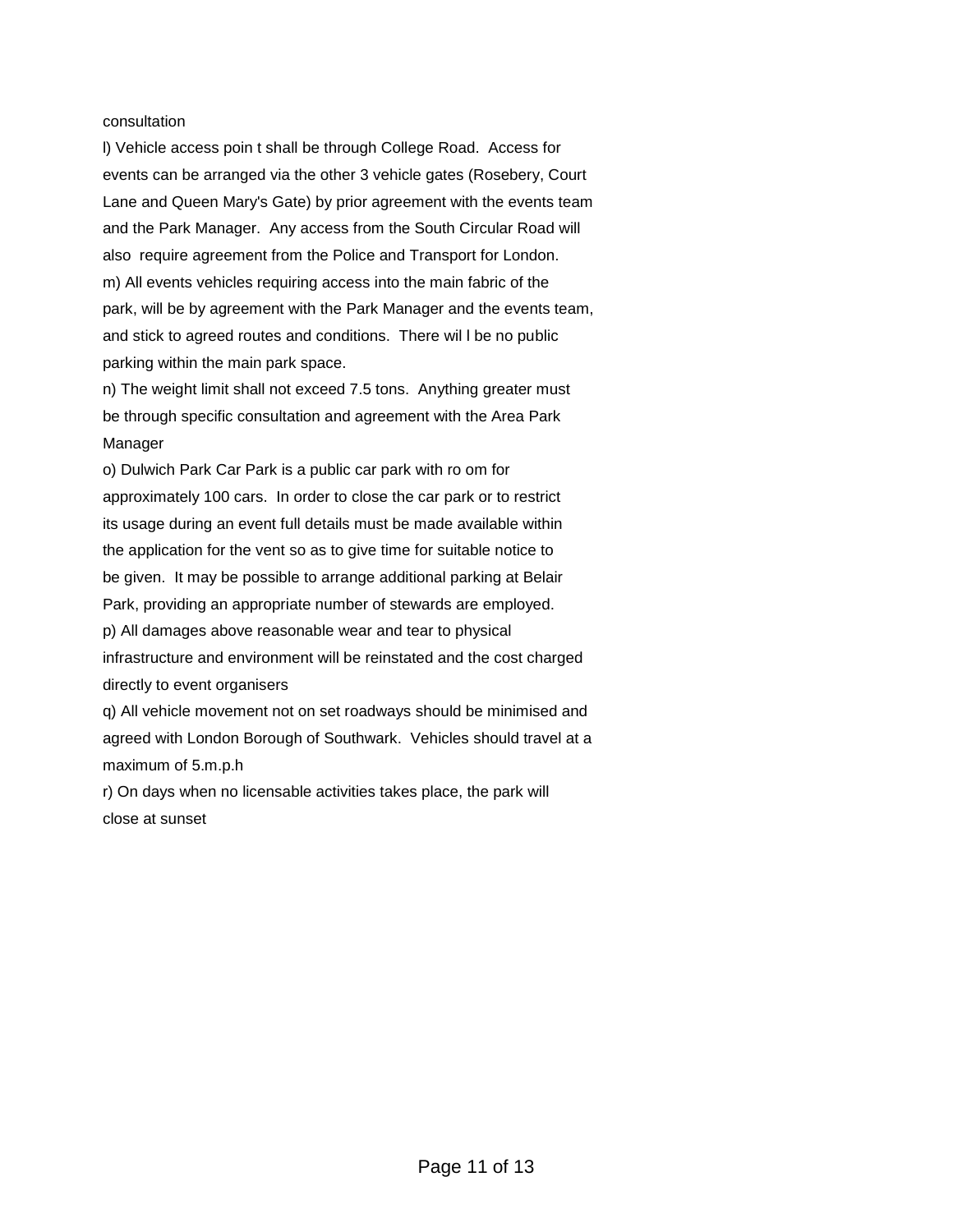**Annex 3 - Conditions attached after a hearing by the licensing authority**